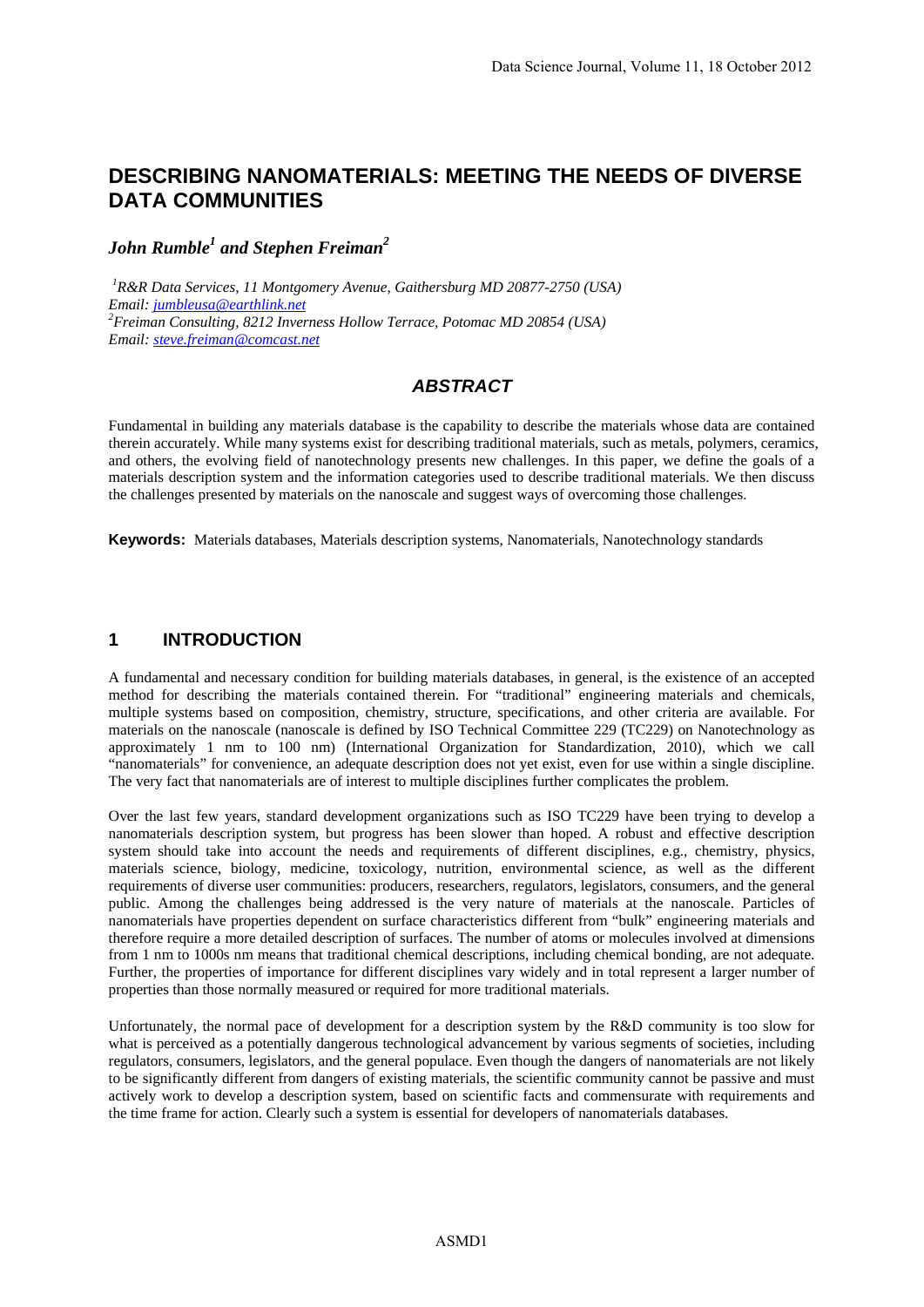In this paper, we will suggest some of the features necessary to create a robust system to describe materials on the nanoscale. The second section discusses the goals associated with any materials description system. The third section defines the major types of information needed for any materials description system. The fourth section discusses issues specific to the description of materials on the nanoscale. The paper concludes with a brief discussion of future work.

## **2 GOALS OF A MATERIALS DESCRIPTION SYSTEM**

There are two primary goals for any system that provides a description of a material, regardless of the level of detail included, specifically *Uniqueness* and *Equivalency*.

By *Uniqueness,* we mean that the description is sufficient to differentiate the material being described from every other material. The uniqueness may apply simply to a material class: This material is a metal. It may be so specific as to apply to an individual piece of material: This material is Aluminum Alloy 6061 tube, manufactured according to BS (British Standard L118 T6 Tube hydraulically tested), and produced by Company XYZ. Uniqueness establishes which particular material or instance of a material is being described so that you know *exactly what the material is*.

*Equivalency*, on the other hand, is the establishment of the fact that two materials or instances of a material are the same to some specified degree, such that their data sets can be combined into a larger data set. Equivalency allows you to know that *two materials are the same*.

The goal of uniqueness is critical for a material description system as every use of materials data, from research to materials selection to product design to material purchase to regulations, depends on the description system's ability to be specific about the material involved. A well constructed materials description system allows for specifying uniqueness at several levels, from broad material class down to the description of an individual piece of material and intermediate levels in between. At each level, the system must carefully define the information content so there is no ambiguity.

The goal of equivalency serves many purposes. First, it recognizes that property data for most materials are generated over time by different testers for different purposes. The ability to gather all pertinent data together rests on a description system's capability to determine easily that the materials are the "same," at least to the degree of specificity desired. As a result, the traditional collections of materials data, whether in today's online databases or older printed handbooks, are useful because the aggregation of the data from different sources is scientifically correct. Equivalency also plays an important role in commerce and regulatory affairs. The data used to specify purchases again come from measurements often made on different batches of materials over time, and the combination of those data sets must be based on a description system's capability to determine equivalency. The same holds true for regulations of materials usage, for example, for aircraft design or toxicity testing, as we shall see later in the discussion of description systems for materials on the nanoscale.

# **3 THE INFORMATION CONTENT OF A MATERIALS DESCRIPTION SYSTEM**

A wide variety of information is needed to describe any material fully, and that information can be categorized in a number of different ways. One convenient set of categories is shown in Figure 1, which is based upon work the authors have done in developing a number of materials data exchange standards (ASTM, 1993; International Organization for Standardization, 2008; www.matml.org). The specific items in each category differ depending on the type of material and the degree of detailed information desired. Examples are given below in Table 1.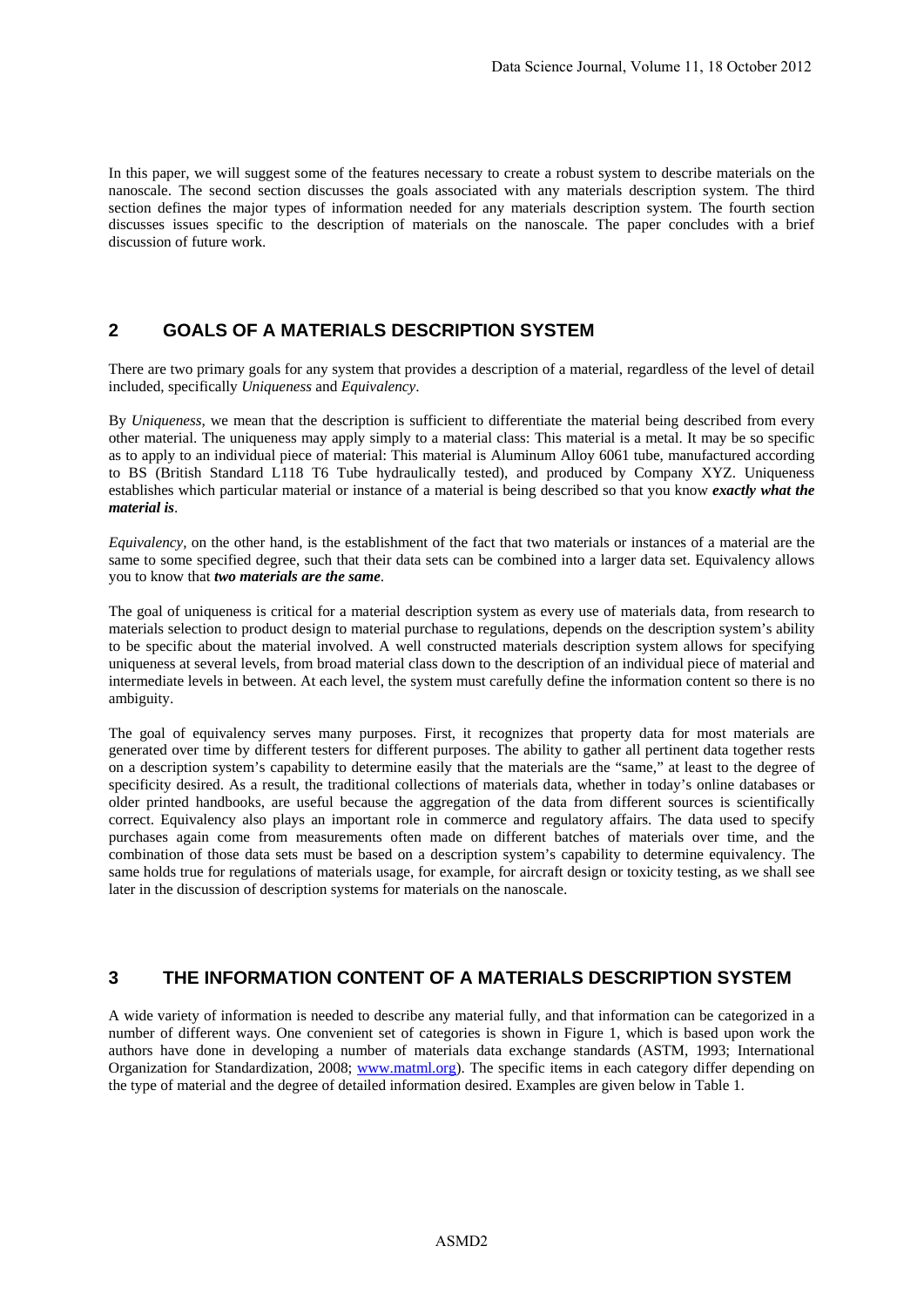

**Figure 1.** Information categories needed to describe a material

The information included in the categories of properties and interactions depends on the overall model of materials data being implemented. Two major approaches are used.

- Case 1: A material is described and the intrinsic properties included in the materials description are only those properties that the material was processed to have (See Figure 2)
- Case 2: All properties of a material are included in the materials description (In Figure 1, the category Intrinsic Properties is replace by Properties and now includes all properties, intrinsic and measured postproduction)



**Figure 2.** A Materials Data Set for Case 1. Materials properties, except for intrinsic properties, are not part of the materials description

In terms of implementation for data systems, the two approaches are similar, except for the amount of detail included in the materials description system as opposed to the description of a test method. In the first case, the properties and interactions, as well as the description of the test method used to determine those properties, which can require considerable detailed information, are not included in the materials description. As a practical matter, the development of standards for a materials description system or development of regulations about a particular material are much easier if the property and interaction information is not part of the description of the material itself.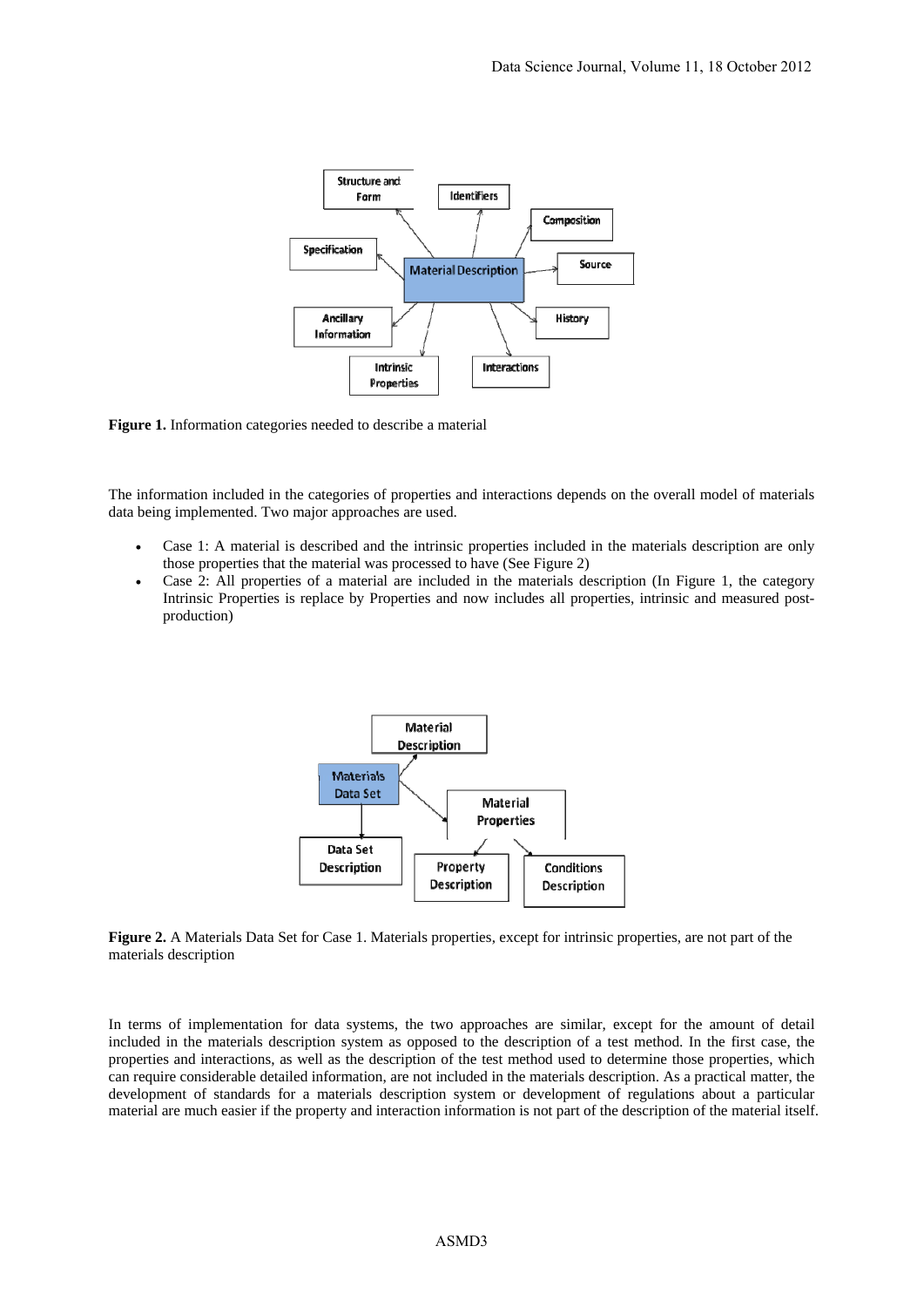| <b>Information Category</b> | <b>Types of Information Included</b>                            |
|-----------------------------|-----------------------------------------------------------------|
| <b>Identifiers</b>          | Names: Formal, informal, commercial, synonyms                   |
|                             | Designations: Codes assigned by various groups                  |
| <b>Specifications</b>       | Number and codes of specifications met by the material: Formal, |
|                             | informal, trade, government                                     |
| <b>Structure and Form</b>   | Spatial arrangements of components                              |
|                             | <b>Size</b>                                                     |
|                             | Shape                                                           |
|                             | External and internal geometry                                  |
|                             | Surface geometry                                                |
|                             | <b>Size</b>                                                     |
| Composition                 | Components and amounts                                          |
|                             | Impurities                                                      |
|                             | Distribution                                                    |
|                             | Association among components (bonding, attachment, etc.)        |
|                             | Aggregation                                                     |
|                             | Charge and charge distribution                                  |
| <b>Source</b>               | Who produced                                                    |
|                             | Where                                                           |
|                             | Why                                                             |
|                             | How (general)                                                   |
| <b>History</b>              | Processing history                                              |
|                             | Post-processing history                                         |
|                             | How (detailed)                                                  |
| <b>Intrinsic Properties</b> | Those deliberately imparted to the material                     |
|                             | Those measured after production                                 |
|                             | In-service experience                                           |
| <b>Interactions</b>         | Chemical                                                        |
|                             | Environmental                                                   |
|                             | In-service                                                      |

**Table 1.** Information categories used in materials description systems

### **4 MATERIALS DESCRIPTION ISSUES SPECIFIC TO MATERIALS ON THE NANOSCALE**

As stated above, ISO TC229 (International Organization for Standardization, 2010) has defined a nanomaterial as a material with any external dimension in the nanoscale (approximately 1 to 100 nm) or having internal structure or surface structure in the nanoscale. In addition, the European Commission (Official Journal of the European Union, 2011) has recently defined nanomaterials as "A natural, incidental or manufactured material containing particles, in an unbound state or as an aggregate or as an agglomerate and where, having for 50 % or more of the particles in the number size distribution, one or more external dimensions is in the size range 1 nm - 100 nm." Regardless of which definition is applied, the pertinent question is: *Does a description system for materials at the nanoscale require different categories of information from description systems for more traditional materials* (metals, alloys, ceramics, plastics, wood, etc.)? To begin to answer this question, let us look at *some* of the differences associated with materials on the nanoscale, as summarized below.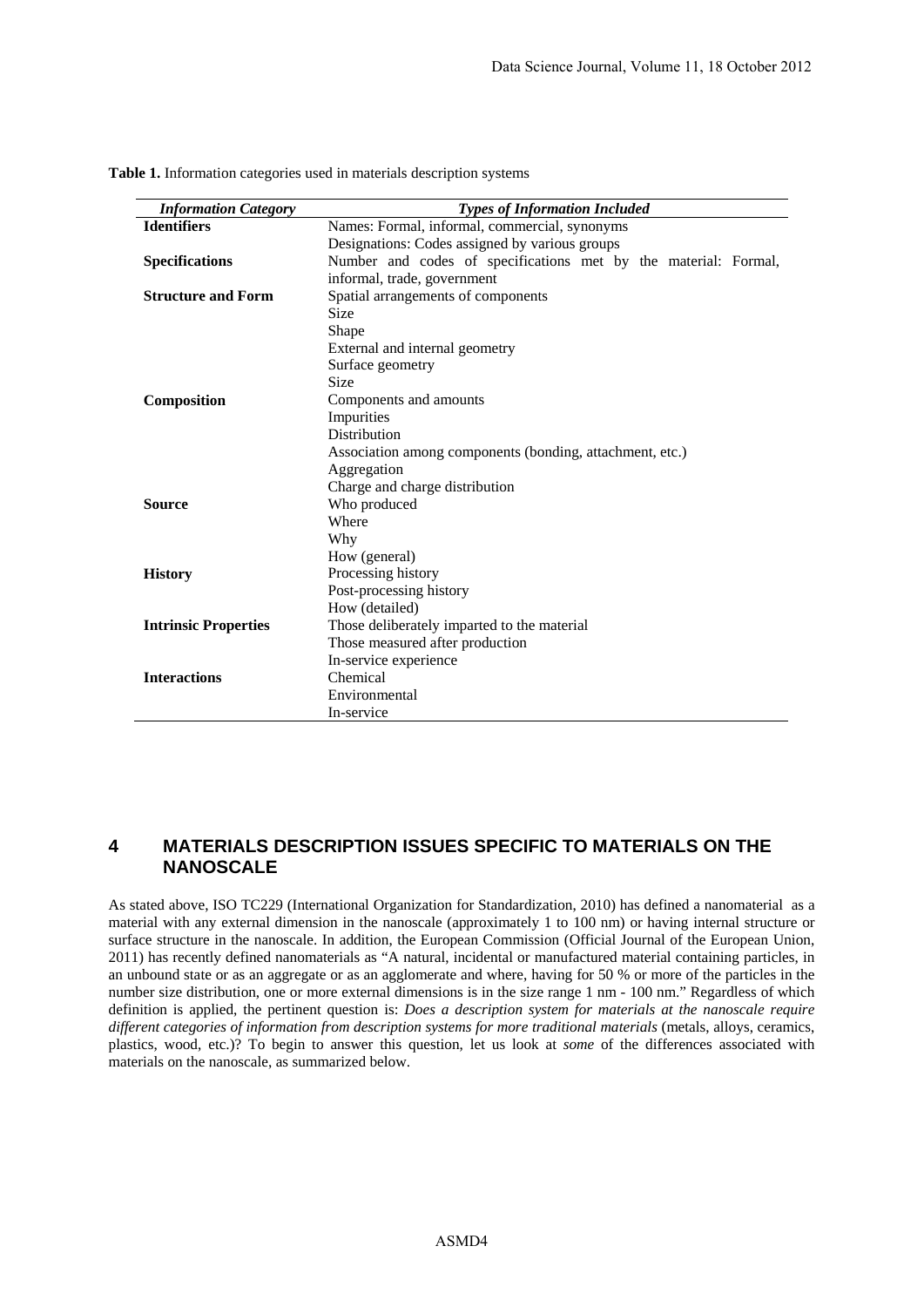- Surface to volume ratio leading to changes from "bulk" properties (surface areas up to  $1000 \text{ m}^2$  per gm)
- Different bulk and surface electronic structures
- Quantum size effects
- Dangling components on surface
- Chemical reactivity greatly different from more macroscopic forms (catalysis)
- New chemical forms (carbon nanotubes, titanium oxide, etc.)
- Small amount of impurities make big difference
- Self-assembly of ordered nanostructures
- Heterogeneous composition over the dimensions of the material

The consequences of these differences are summarized below.

- Chemical reactivity different and not predicable from bulk properties
- Quantum size effects result in unique properties vis-à-vis macroscopic materials
- Difficult to predict and control unique collective effects and self-assembly
- Poor knowledge of mechanisms of action
- Difficulty in building a unified model of nanomaterials
- Need for new nano-focused test methods
- Need to develop experience in actual use and performance

In addition to these differences and consequences, the number of scientific disciplines involved in the growing fields of nanotechnology and nanomaterials is quite large, especially compared to the use of tradition materials. The requirements for a description system for materials at the nanoscale must meet the needs of disciplines that include chemistry, materials science, physics, food science and technology, nutrition, medicine, toxicology, cellular and molecular biology, environmental science, and more.

## **5 FUTURE DIRECTIONS FOR DESCRIPTION SYSTEMS FOR MATERIALS ON THE NANOSCALE**

Based on the considerations listed in Table I and other similar aspects, the development of a robust description of materials at the nanoscale faces many challenges that ISO TC 229 and other organizations are addressing. To help facilitate the development of a suitable description system, the International Council for Science (ICSU) (www.icsu.org) and CODATA (the ICSU Committee on Data for Science and Technology) (www.codata.org)

sponsored a cross-disciplinary workshop in February 2012 to define and address some of the challenges on a multidisciplinary basis. Several of the challenges identified at the ICSU-CODATA Workshop are listed below in Table 2.

ISO TC229 working together with CODATA, ICSU, and materials organizations such as VAMAS (the Versailles Project on Advanced Materials and Standards) (www.vamas.org) plans to perform pre-normative work on addressing these challenges in a timely manner to develop the knowledge base for meaningful and accurate standards, including those for describing materials on the nanoscale. One of the most important conclusions of the workshop is that standards and regulations codify knowledge, and if knowledge is lacking, the standards and regulations are misleading and virtually useless. Given the great scientific, technical, and commercial potential of nanomaterials, the standardization process can and should drive the process of obtaining the needed knowledge.